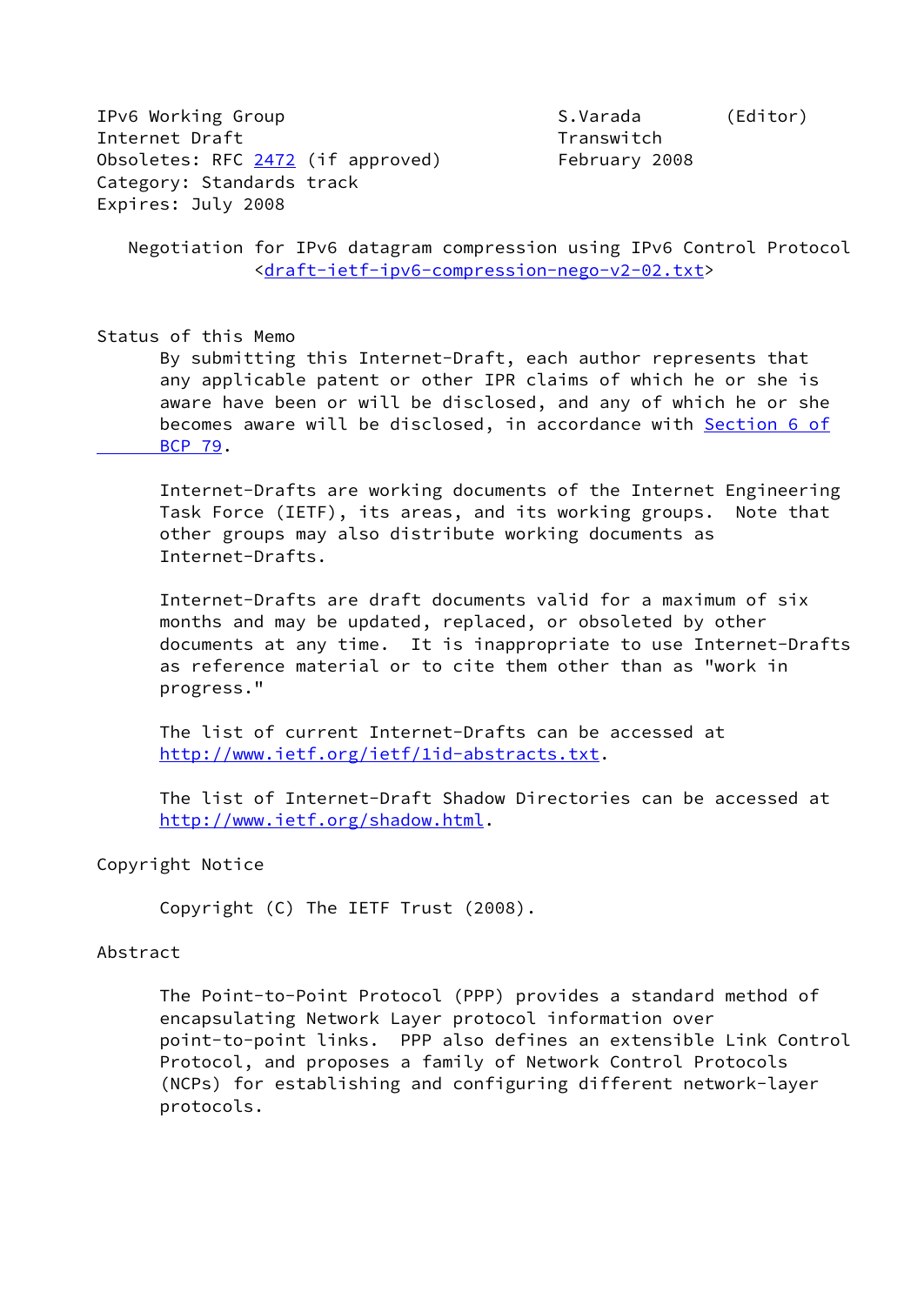#### [draft-ietf-ipv6-compression-nego-v2-02.txt](https://datatracker.ietf.org/doc/pdf/draft-ietf-ipv6-compression-nego-v2-02.txt) February 2008

<span id="page-1-1"></span> The IPv6 Control Protocol (IPV6CP), which is an NCP for a PPP link, allows for the negotiation of desirable parameters for an IPv6 interface over PPP.

 This document defines the IPv6 datagram compression option that can be negotiated by a node on the link through the IPV6CP.

#### Table of Contents

| 1.1 Specification of Requirements3 |  |
|------------------------------------|--|
|                                    |  |
|                                    |  |
|                                    |  |
|                                    |  |
|                                    |  |
|                                    |  |
|                                    |  |
|                                    |  |
|                                    |  |
|                                    |  |
|                                    |  |
|                                    |  |

### <span id="page-1-0"></span>[1](#page-1-0). Introduction

PPP  $\lceil \frac{1}{2} \rceil$  has three main components:

- 1) A method for encapsulating datagrams over serial links.
- 2) A Link Control Protocol (LCP) for establishing, configuring, and testing the data-link connection.
- 3) A family of Network Control Protocols (NCPs) for establishing and configuring different network-layer protocols.

 In order to establish communications over a point-to-point link, each end of the PPP link must first send LCP packets to configure and test the data link. After the link has been established and optional facilities have been negotiated as needed by the LCP, PPP must send NCP packets to choose and configure one or more network-layer protocols. Once each of the chosen network-layer protocols has been configured, datagrams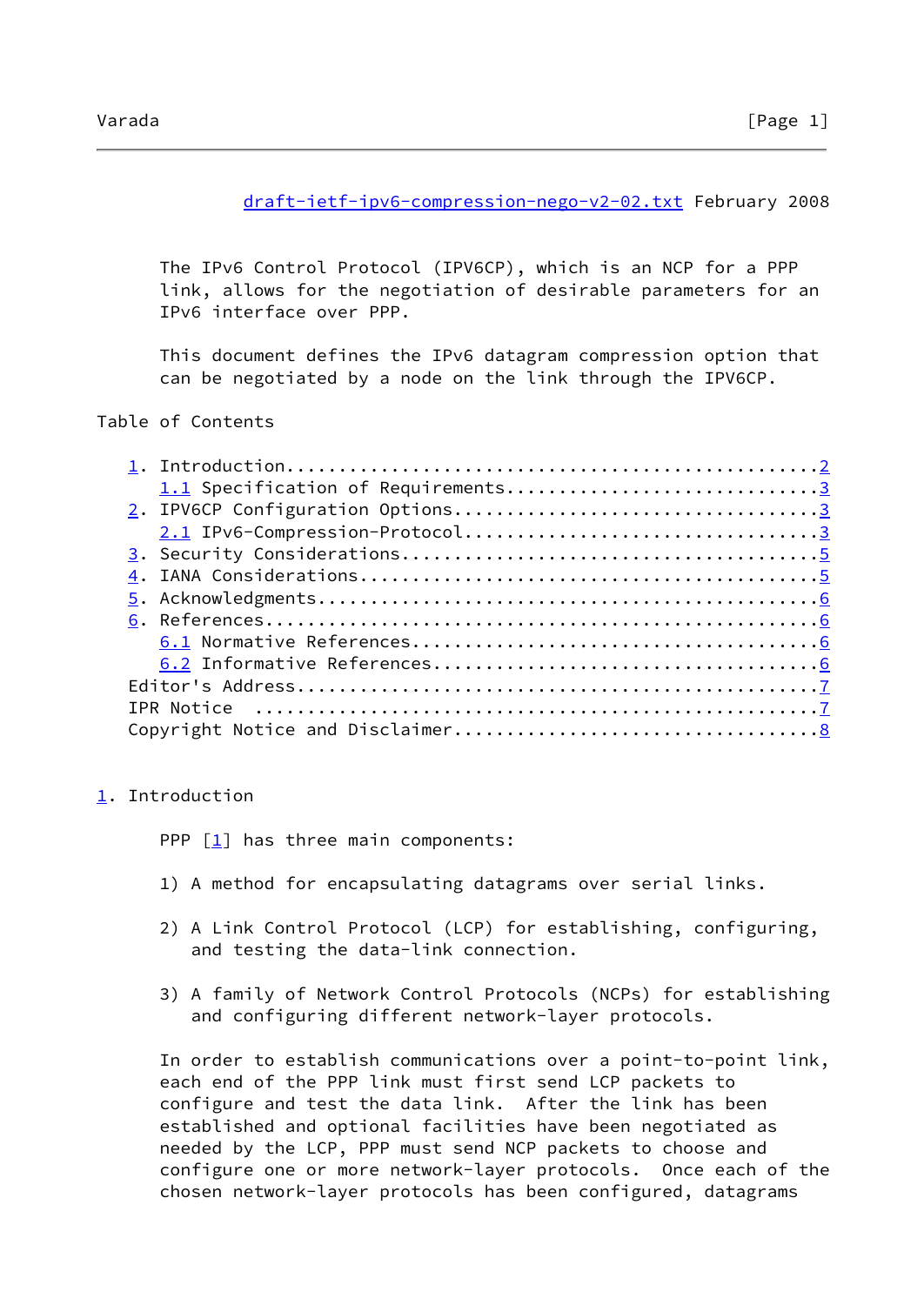from each network-layer protocol can be sent over the link. The link will remain configured for communications until explicit LCP or NCP packets close the link down, or until some external event occurs (power failure at the other end, carrier drop, etc.).

<span id="page-2-1"></span>Varada July 2008 [Page 2]

[draft-ietf-ipv6-compression-nego-v2-02.txt](https://datatracker.ietf.org/doc/pdf/draft-ietf-ipv6-compression-nego-v2-02.txt) February 2008

In the IPv6 over PPP specification  $[2]$  $[2]$ , the NCP, or IPV6CP, for establishing and configuring IPv6 over PPP is defined. The same specification defines the Interface Identifier parameter, which can be used to generate link-local and global unique IPv6 addresses, for negotiation.

 In this specification, the compression parameter for use in IPv6 datagram compression is defined. Together with RFC  $5072$   $[2]$  $[2]$ , this document obsoletes [RFC 2472](https://datatracker.ietf.org/doc/pdf/rfc2472)  $\lceil 13 \rceil$ . However, no protocol changes have been introduced over [RFC 2472](https://datatracker.ietf.org/doc/pdf/rfc2472).

# <span id="page-2-0"></span>[1.1](#page-2-0) Specification of Requirements

 In this document, several words are used to signify the requirements of the specification.

 The key words "MUST", "MUST NOT", "REQUIRED", "SHALL", "SHALL NOT", "SHOULD", "SHOULD NOT", "RECOMMENDED", "MAY", and "OPTIONAL" in this document are to be interpreted as described in  $\lceil \frac{3}{2} \rceil$ .

### <span id="page-2-2"></span>[2](#page-2-2). IPV6CP Configuration Options

 IPV6CP Configuration Options allow negotiation of desirable IPv6 parameters. IPV6CP uses the same Configuration Option format as defined for LCP  $[1]$  $[1]$  but with a separate set of Options. If a Configuration Option is not included in a Configure-Request packet, the default value for that Configuration Option is assumed.

 The only IPV6CP option defined in this document is the IPv6- Compression-Protocol. The Type field for this IPV6CP Option is as follows:

2 IPv6-Compression-Protocol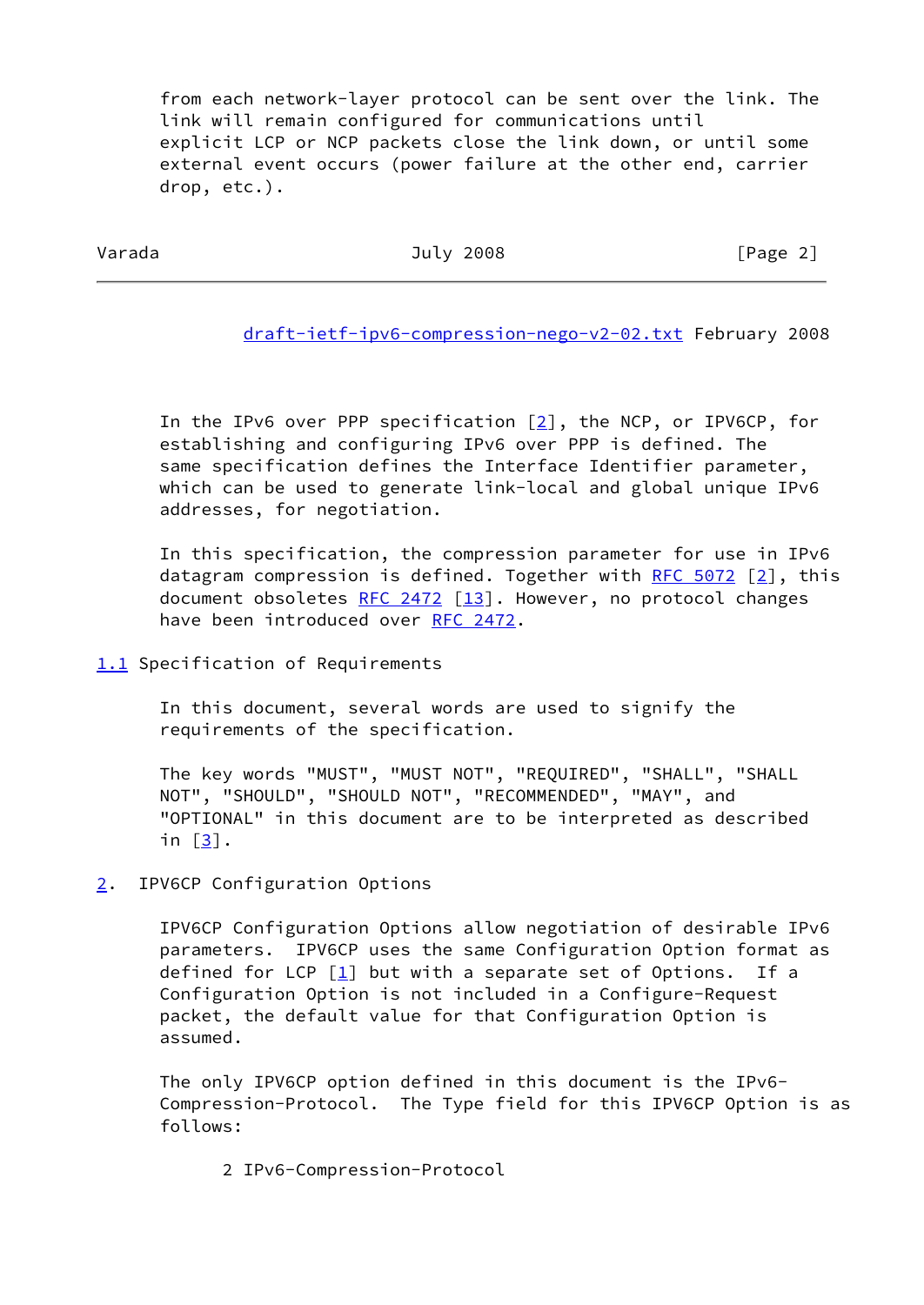Note that the up-to-date values of the IPV6CP Option Type field are specified in the on-line database of "Assigned Numbers" maintained at IANA [[7\]](#page-6-6).

<span id="page-3-0"></span>[2.1](#page-3-0) IPv6-Compression-Protocol

 Description This Configuration Option provides a way to negotiate the use of a specific IPv6 packet compression protocol. The IPv6-Compression-Protocol Configuration Option is used to indicate the ability to receive compressed packets. Each end of the link

Varada **Varada July 2008 Constant Constant Constant Constant Constant Constant Constant Constant Constant Constant Constant Constant Constant Constant Constant Constant Constant Constant Constant Constant Constant Cons** 

[draft-ietf-ipv6-compression-nego-v2-02.txt](https://datatracker.ietf.org/doc/pdf/draft-ietf-ipv6-compression-nego-v2-02.txt) February 2008

 MUST separately request this option if bi-directional compression is desired. By default, compression is not enabled.

 IPv6 compression negotiated with this option is specific to IPv6 datagrams and is not to be confused with compression resulting from a compression method negotiated via the PPP Compression Control Protocol (CCP)  $[12]$  $[12]$ , which potentially affects all datagrams.

 A summary of the IPv6-Compression-Protocol Configuration Option format is shown below. The fields are transmitted from left to right.

0 1 2 3 0 1 2 3 4 5 6 7 8 9 0 1 2 3 4 5 6 7 8 9 0 1 2 3 4 5 6 7 8 9 0 1 +-+-+-+-+-+-+-+-+-+-+-+-+-+-+-+-+-+-+-+-+-+-+-+-+-+-+-+-+-+-+-+-+ | Type | Length | IPv6-Compression-Protocol | +-+-+-+-+-+-+-+-+-+-+-+-+-+-+-+-+-+-+-+-+-+-+-+-+-+-+-+-+-+-+-+-+ Data ... +-+-+-+-+ Type 2 Length  $>= 4$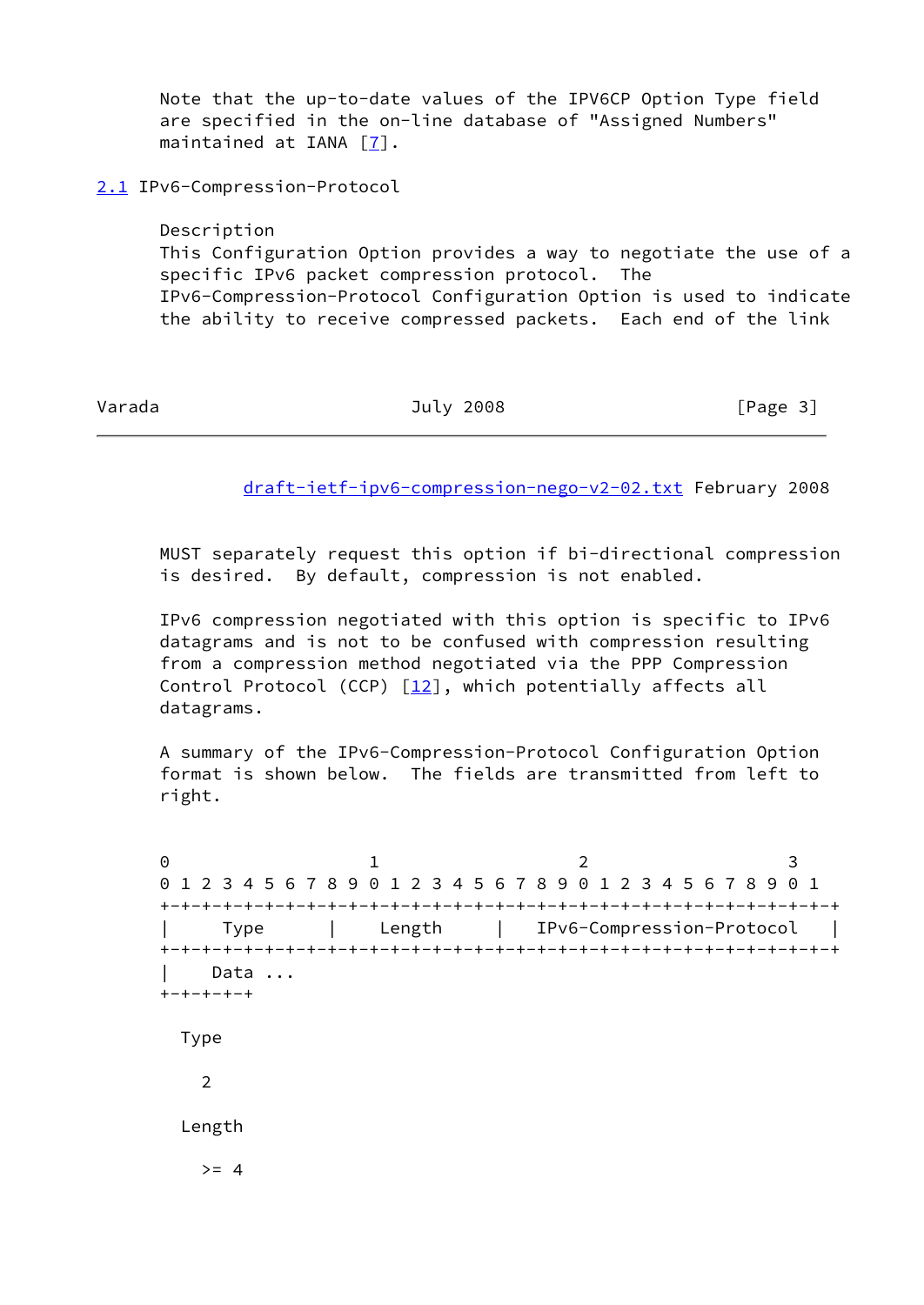IPv6-Compression-Protocol

 The IPv6-Compression-Protocol field is two octets and indicates the compression protocol desired. Values for this field are always the same as the PPP Data Link Layer Protocol field values for that same compression protocol.

 IPv6-Compression-Protocol field values have been assigned in  $\left[\frac{14}{1}\right]$  for IPv6 Header Compression (004f),  $\left[\frac{4}{5}\right]$  for IP Header Compression (0061), and  $\boxed{6}$  for Robust Header compression (ROHC) (0003). Other assignments can be made in documents that define specific compression algorithms.

## Data

 The Data field is zero or more octets and contains additional data as determined by the particular compression protocol.

<span id="page-4-1"></span>

Varada July 2008 [Page 4]

[draft-ietf-ipv6-compression-nego-v2-02.txt](https://datatracker.ietf.org/doc/pdf/draft-ietf-ipv6-compression-nego-v2-02.txt) February 2008

Default

No IPv6 compression protocol enabled.

<span id="page-4-0"></span>[3](#page-4-0). Security Considerations

 Lack of proper link security, such as authentication, prior to data transfers may enable man-in-the middle attacks resulting in the loss of data integrity and confidentiality. The mechanisms that are appropriate for ensuring PPP link security are addressed below together with the reference to a generic threat model.

 The mechanisms that are appropriate for ensuring PPP link Security are: 1) Access Control Lists that apply filters on traffic received over the link for enforcing admission policy, 2) an Authentication protocol that facilitates negotiations between peers  $[8]$  to select an authentication method (e.g., MD5  $[9]$  $[9]$ ) for validation of the peer, and 3) an Encryption control protocol that facilitates negotiations between peers to select encryption algorithms (or, crypto-suites) to ensure data confidentiality  $[10]$  $[10]$ .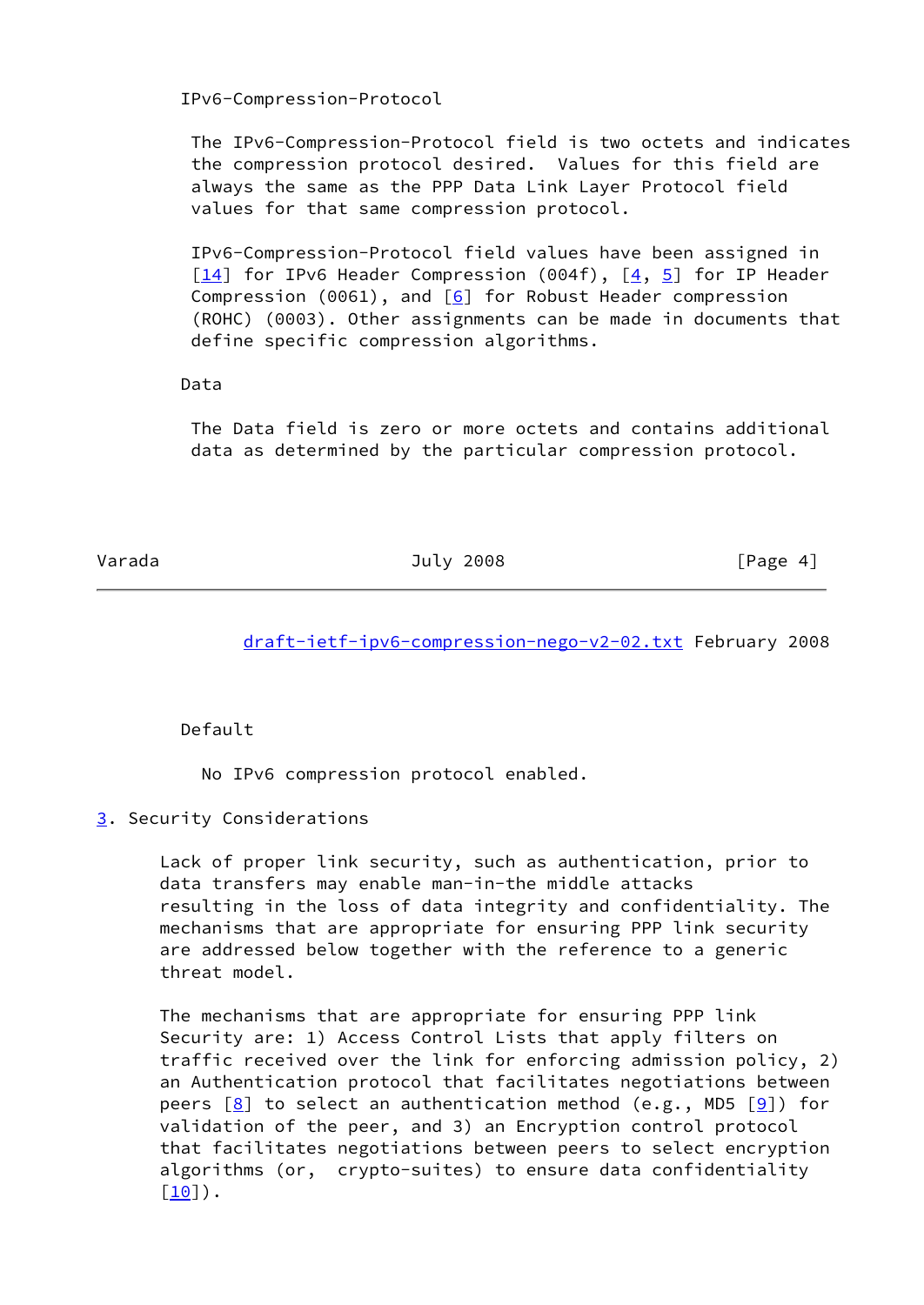There are certain threats associated with peer interactions on a PPP link even with one or more of the above security measures in place. For instance, using the  $MD5$  authentication method  $[9]$  exposes one to replay attacks, in which an attacker could intercept and replay a station's identity and password hash to get access to a network. The user of this specification is advised to refer to  $[8]$  $[8]$ , which presents a generic threat model, for an understanding of the threats posed to the security of a link. The reference  $[8]$  $[8]$  also gives a framework to specify requirements for the selection of an authentication method for a given application.

<span id="page-5-0"></span>[4](#page-5-0). IANA Considerations

 There are no specific recommendations for the IANA on the assignment of values for the Type field of the IPv6 datagram compression option specified in [section 2.1](#page-3-0) of this document. The current assignment is up-to-date at [\[7](#page-6-6)].

No action is needed either for the assignment of the

## <span id="page-5-2"></span>Varada July 2008 [Page 5]

[draft-ietf-ipv6-compression-nego-v2-02.txt](https://datatracker.ietf.org/doc/pdf/draft-ietf-ipv6-compression-nego-v2-02.txt) February 2008

 IPv6-Compression-Protocol values, as such values have already been defined by other documents listed in the **Section 2.1</u>.** Values for this field are always the same as the PPP Data Link Layer field values for that same compression protocol. As a result, future allocation of these values is governed by [RFC 3818](https://datatracker.ietf.org/doc/pdf/rfc3818)  $[11]$ that requires IETF consensus process.

# <span id="page-5-1"></span>[5](#page-5-1). Acknowledgments

 The editor is grateful to Jari Arkko for the direction provided on this draft and James Carlson for helpful suggestions. Acknowledgements are also due to D. Haskins and E. Allen for the specification work done in [RFC 2023](https://datatracker.ietf.org/doc/pdf/rfc2023) and [RFC 2472.](https://datatracker.ietf.org/doc/pdf/rfc2472)

# <span id="page-5-3"></span>[6](#page-5-3). References

<span id="page-5-4"></span>[6.1](#page-5-4) Normative References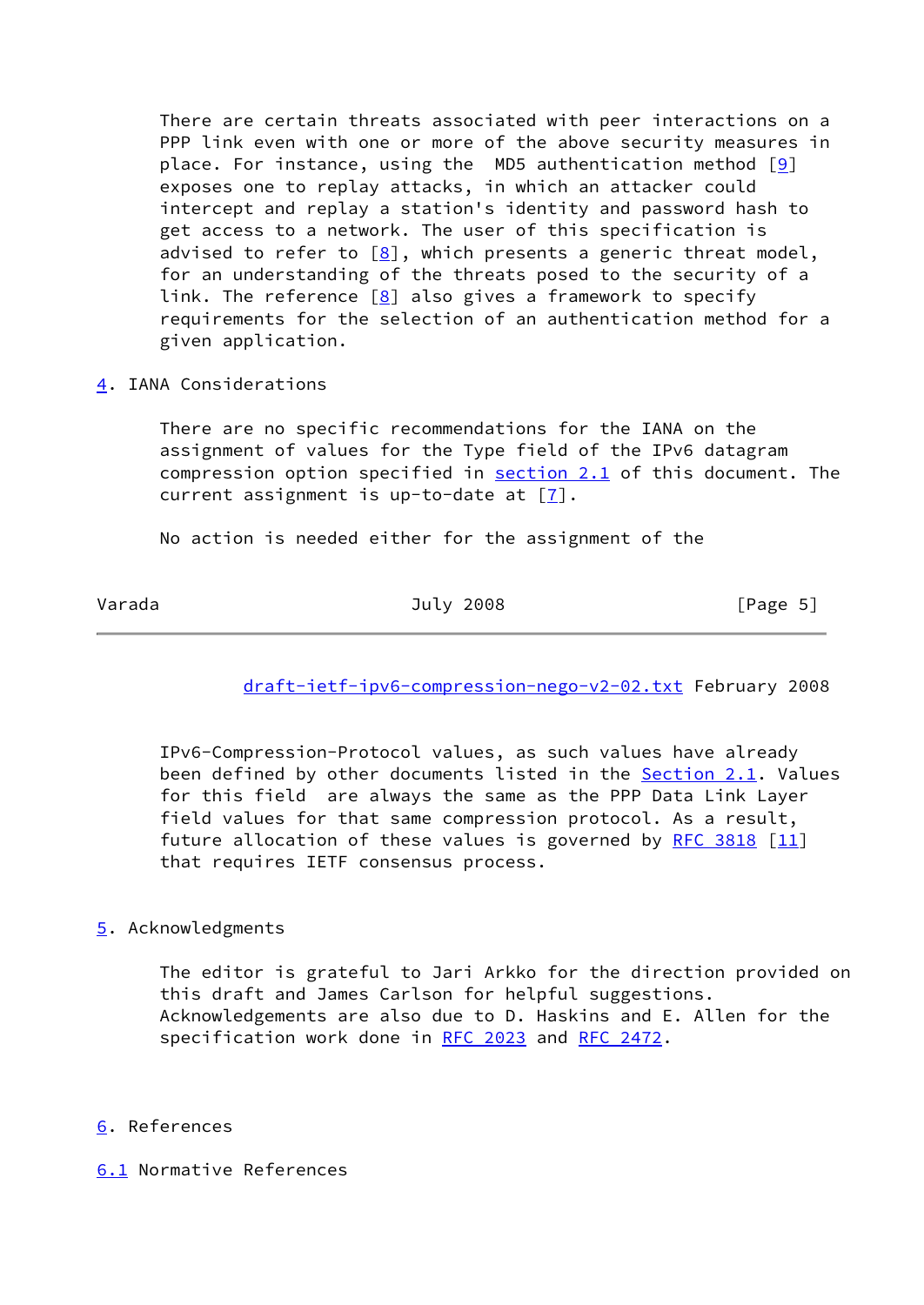- <span id="page-6-2"></span>[1] Simpson, W., "The Point-to-Point Protocol", STD 51, [RFC 1661](https://datatracker.ietf.org/doc/pdf/rfc1661), July 1994.
- <span id="page-6-3"></span> [2] Allen, E., Haskin, D., and, S. Varada, Ed., "IPv6 over PPP", [RFC 5072,](https://datatracker.ietf.org/doc/pdf/rfc5072) September 2007.
- <span id="page-6-5"></span> [3] Bradner, S., "Key words for use in RFCs to Indicate Requirement Levels", [BCP 14](https://datatracker.ietf.org/doc/pdf/bcp14), [RFC 2119](https://datatracker.ietf.org/doc/pdf/rfc2119), March 1997.
- <span id="page-6-8"></span>[4] Degermark M., B. Nordgren, and S. Pink, "IP Header Compression", [RFC 2507,](https://datatracker.ietf.org/doc/pdf/rfc2507) February 1999.
- <span id="page-6-9"></span> [5] Koren T., S. Casner, and C. Bormann, "IP Header Compression Over PPP", [RFC 3544](https://datatracker.ietf.org/doc/pdf/rfc3544), July 2003.
- <span id="page-6-10"></span>[6] Bormann C., "Robust Header Compression (ROHC) over PPP", [RFC](https://datatracker.ietf.org/doc/pdf/rfc3241) [3241,](https://datatracker.ietf.org/doc/pdf/rfc3241) April 2002.

<span id="page-6-0"></span>[6.2](#page-6-0) Informative References

- <span id="page-6-6"></span>[7] IANA, "Assigned Numbers",<http://www.iana.org/numbers.html>
- <span id="page-6-11"></span> [8] Aboba, R., Blunk, L., Vollbrecht, J., Carlson, J., and H. Levkowetz, Ed., "Extensible Authentication Protocol", [RFC](https://datatracker.ietf.org/doc/pdf/rfc3748) [3748,](https://datatracker.ietf.org/doc/pdf/rfc3748) June 2004.

<span id="page-6-1"></span>

## Varada **Varada July 2008 CONFERGE 61**

[draft-ietf-ipv6-compression-nego-v2-02.txt](https://datatracker.ietf.org/doc/pdf/draft-ietf-ipv6-compression-nego-v2-02.txt) February 2008

- <span id="page-6-12"></span>[9] Rivest, R., "The MD5 Message-Digest Algorithm", [RFC 1321,](https://datatracker.ietf.org/doc/pdf/rfc1321) April 1992.
- <span id="page-6-13"></span>[10] Meyer, G., "The PPP Encryption Control Protocol (ECP)", [RFC](https://datatracker.ietf.org/doc/pdf/rfc1968) [1968](https://datatracker.ietf.org/doc/pdf/rfc1968), June 1996.
- <span id="page-6-14"></span> [11] Schryver, V., "IANA Considerations for the Point-to-Point Protocol (PPP)", [RFC 3818](https://datatracker.ietf.org/doc/pdf/rfc3818), June 2004.
- <span id="page-6-7"></span>[12] Rand, D., "The PPP Compression Control Protocol(CCP)", [RFC 1962,](https://datatracker.ietf.org/doc/pdf/rfc1962) June 1996.
- <span id="page-6-4"></span>[13] Haskin D., and E. Allen, "IP Version 6 over PPP", [RFC 2472,](https://datatracker.ietf.org/doc/pdf/rfc2472) December 1998.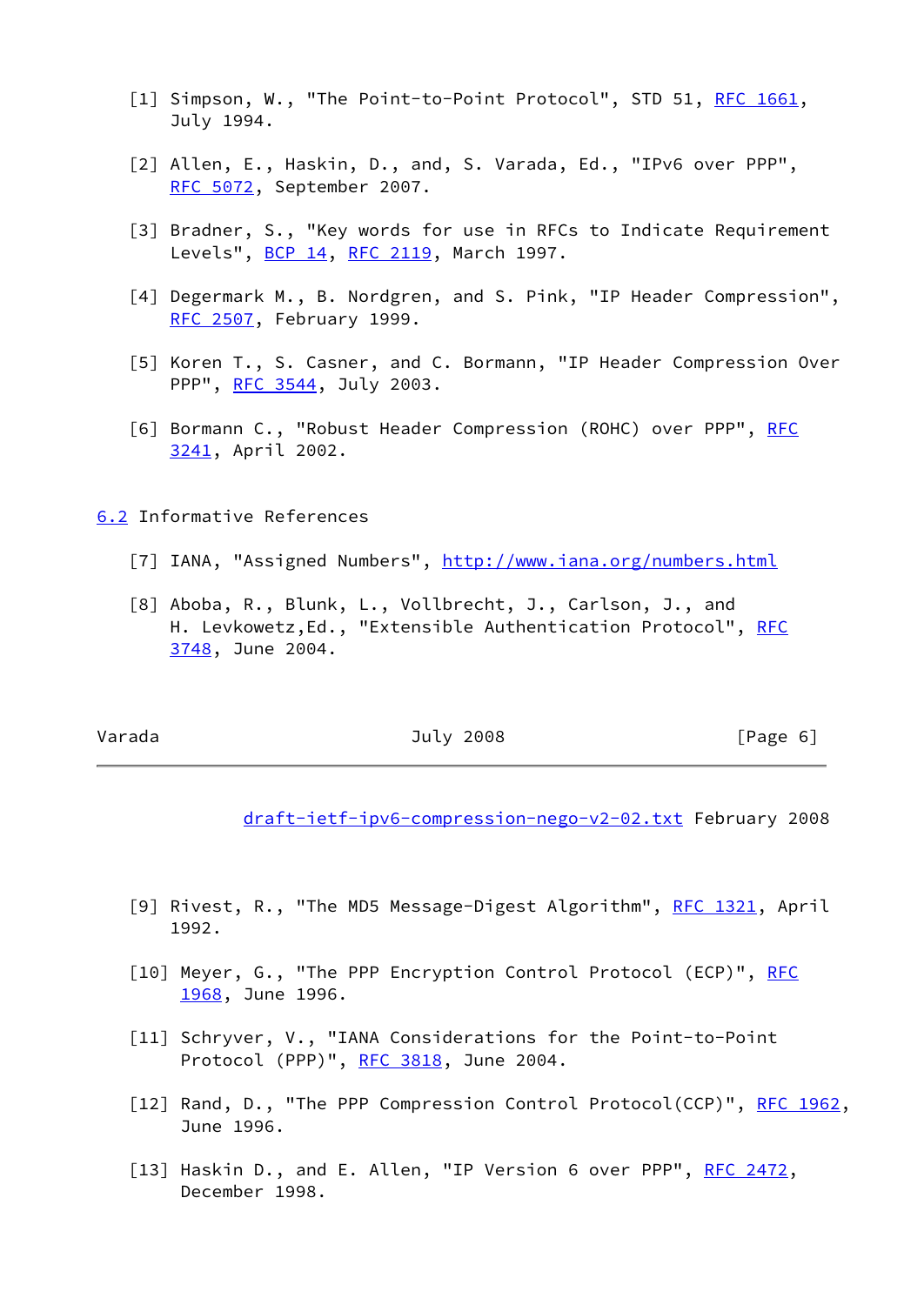<span id="page-7-1"></span>[14] Haskin D., and E. Allen, "IP Version 6 over PPP", [RFC 2023,](https://datatracker.ietf.org/doc/pdf/rfc2023) October 1996.

Editor's Address

 Srihari Varada TranSwitch Corporation 3 Enterprise Dr. Shelton, CT 06484. US. Phone: +1 203 929 8810

EMail: varada@ieee.org

IPR Notice

 The IETF takes no position regarding the validity or scope of any Intellectual Property Rights or other rights that might be claimed to pertain to the implementation or use of the technology described in this document or the extent to which any license under such rights might or might not be available; nor does it represent that it has made any independent effort to identify any such rights. Information on the procedures with respect to rights in RFC documents can be found in [BCP 78](https://datatracker.ietf.org/doc/pdf/bcp78) and [BCP 79](https://datatracker.ietf.org/doc/pdf/bcp79).

 Copies of IPR disclosures made to the IETF Secretariat and any assurances of licenses to be made available, or the result of an attempt made to obtain a general license or permission for the use of such proprietary rights by implementers or users of this specification can be obtained from the IETF on-line IPR repository at<http://www.ietf.org/ipr>.

<span id="page-7-0"></span>

| [Page 7] |
|----------|
|          |

[draft-ietf-ipv6-compression-nego-v2-02.txt](https://datatracker.ietf.org/doc/pdf/draft-ietf-ipv6-compression-nego-v2-02.txt) February 2008

 The IETF invites any interested party to bring to its attention any copyrights, patents or patent applications, or other proprietary rights that may cover technology that may be required to implement this standard. Please address the information to the IETF at ietf-ipr@ietf.org.

Copyright Notice and Disclaimer

Copyright (C) The IETF Trust (2008). This document is subject to